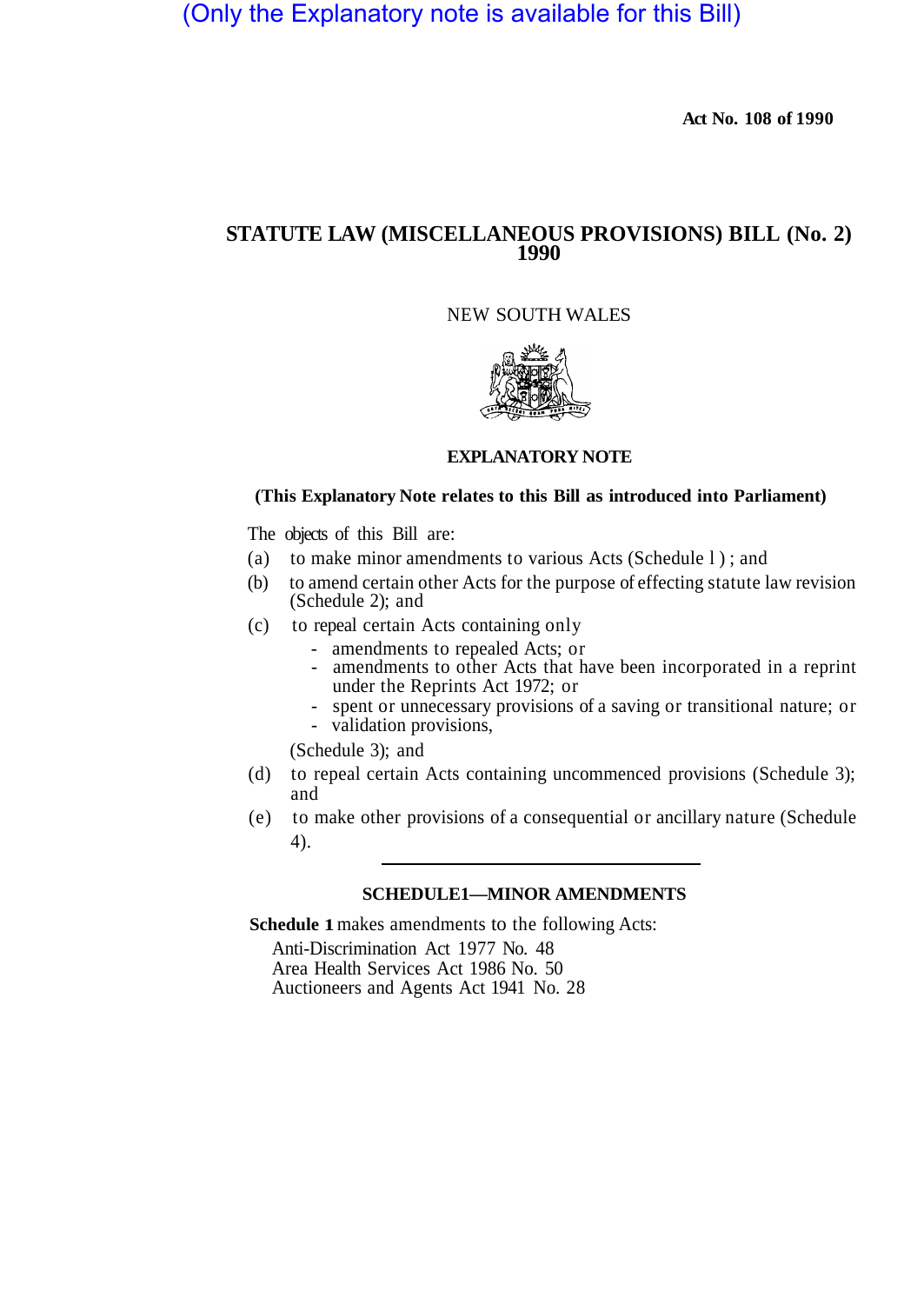Banks and Bank Holidays Act 1912 No. 43 Bishopsgate Insurance Australia Limited Act 1983 No. 81 Commercial Tribunal Act 1984 No. 98 Community Justice Centres Act 1983 No. 127 Community Land Development Act 1989 No. 201 Community Service Orders Act 1979 No. 192 Community Welfare Act 1987 No. 52 of Proceeds of Crime Act 1989 No. 90 Conveyancing Act 1919 No. 6 Crimes Act 1900 No. 40 Criminal Appeal Act 1912 No. 16 Crown Lands Act 1989 No. 6 Crown Lands (Continued Tenures) Act 1989 No. 7 Dental Technicians Registration Act 1075 No. 40 Dentists Act 1989 No. 139 District Court. Act 1973 No. 9 Dried Fruits Act 1939 No. 7 Environmental Restoration and Rehabilitation Trust Act 1990 No. 24 Fisheries and Oyster Farms Act 1935 No. 58 Fluoridation of Public Water Supplies Act 1957 No. 58 Food Act 1989 No. 231 Government Insurance Act 1927 No. 18 Hay Irrigation Act 1902 No. 57 Hunter Water Board Act 1988 No. 119 Irrigation Act 1912 No. 73 Jury Act 1977 No. 18 Law Foundation Act 1979 No. 32 Legal Aid Commission Act 1979 No. 78 Legal Profession Act 1987 No. 109 Maritime Services Act 1935 No. 47 Medical Practitioners Act 1938 No. 37 Mental Health Act 1990 No. 9 Motor Vehicles Taxation Act 1988 No. 111 National Crime Authority (State Provisions) Act 1984 No. 157 National Parks and Wildlife Act 1974 No. 80 New South Wales Institute of Psychiatry Act 1964 No. 44 New South Wales State Cancer Council Act 1955 No. 25 Nurses Registration Act 1953 No. 10 Pesticides Act 1978 No. 57 Pharmacy Act 1964 No. 48 Physiotherapists Registration Act 1945 No. 9 Podiatrists Act 1989 No. 23 Poisons Act 1965 No. 31 Prices Regulation Act 1948 No. 26 Prisons Act 1952 No. 9 Protected Estates Act 1983 No. 179 Psychologists Act 1989 No. 51 Public Finance and Audit Act 1983 No. 152 Pharmacy (Amendment) Act 1989 No. 224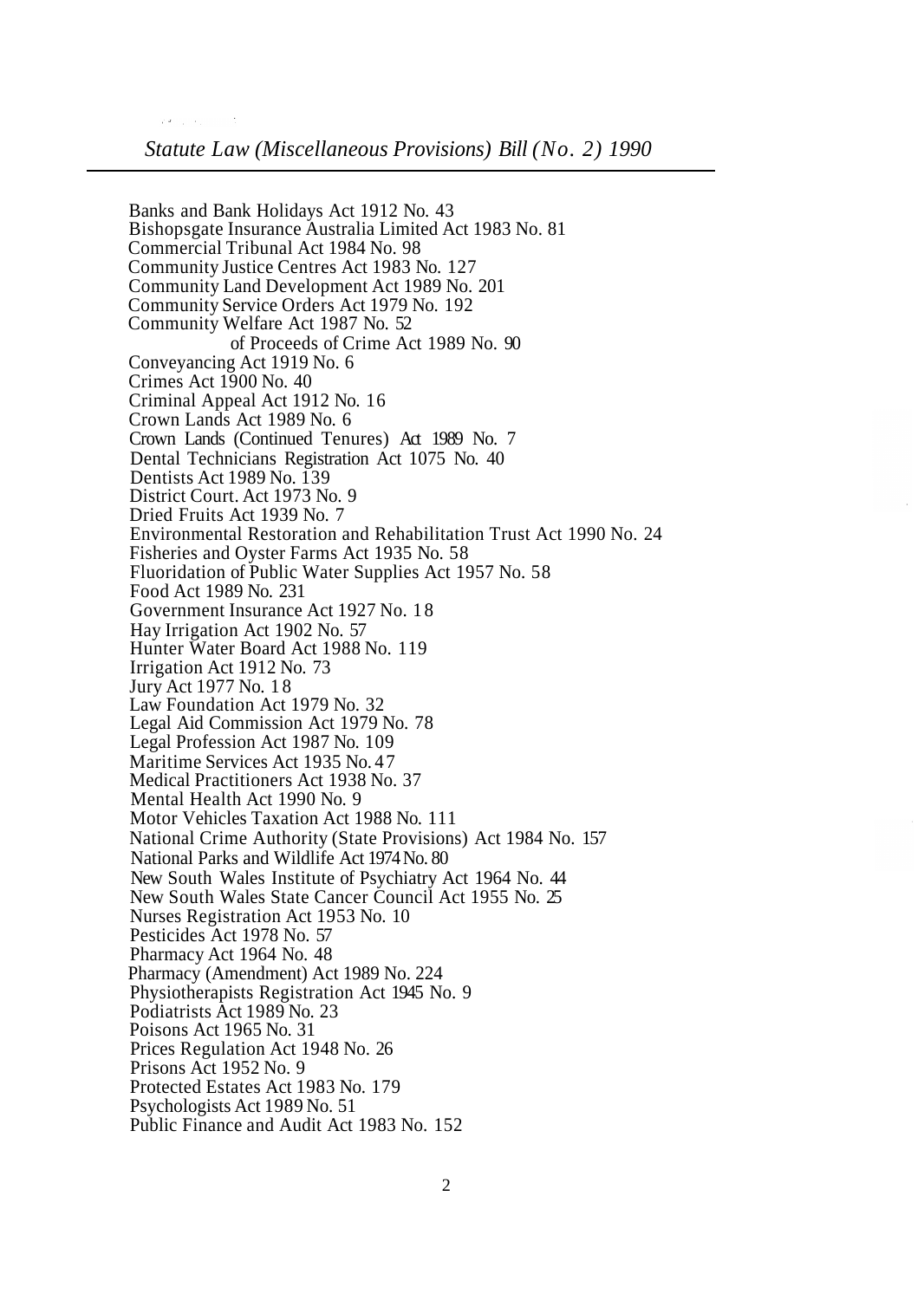*Statute Law (Miscellaneous Provisions) Bill (No. 2) I990* 

Public Sector Management Act 1988 No. 33 Radiation Control Act 1990 No. 13 Returned Sailors and Soldiers' Imperial League of Australia (New South Road Obstructions (Special Provisions) Act 1979 No. 9 Rural Lands Protection Act 1989 No. 197 Small Business Development Corporation Act 1984 No. 119 Sporting Injuries Insurance Act 1978 No. l41 State Emergency and Rescue Management Act 1989 No. 165 State Emergency Service Act 1989 No. 164 State Owned Corporations Act 1989 No. 134 Statutory and Other Offices Remuneration Act 1975 (1976 No. 4) Stock (Artificial Breeding) Act 1985 No. 196 Stock (Chemical Residues) Act 1975 No. 26 Supreme Court Act 1970 No. 52 Teacher Housing Authority Act 1975 No. 27 'Therapeutic Goods and Cosmetics Act 1972 No. 14 Tow Truck Act 1989 No. 158 Traffic Act 1909 No. 5 Transport Administration Act 1988 No. 109 University of New England Act 1989 No. 67 University of Technology, Sydney, Act 1989 No. 69 Veterinary Surgeons Act 1986 No. 55 Water Board Act 1987 No. 141 Wentworth Irrigation Act 1890 (54 Vic. No. 7) Western Lands Act 1901 No. 70 Wilderness Act 1987 No. 196 Workers Compensation Act 1987 No. 70 Wales Branch) Incorporation Act 1935 No. 39

relating to the Act concerned set out in Schedule 1. The amendments to each Act are explained in detail in the explanatory note

amendment concerned have also been set out in Schedule 1. Where necessary, provisions of a saving or transitional nature relating to the

The expression "penalty unit" used in the explanatory note relating to an amendment to an Act set out in Schedule 1 has its basis in section 56 of the Interpretation Act 1987. At present, 1 penalty unit is equivalent to \$100.

#### **SCHEDULE 2 —AMENDMENTS BY WAY OF STATUTE LAW REVISION**

**Schedule 2** amends certain other Acts for the purpose of effecting statute law revision. A number of amendments are made relating to formal drafting matters and minor corrections.

The amendments to each Act are explained in detail in the explanatory note relating to the Act concerned set out in Schedule: 2.